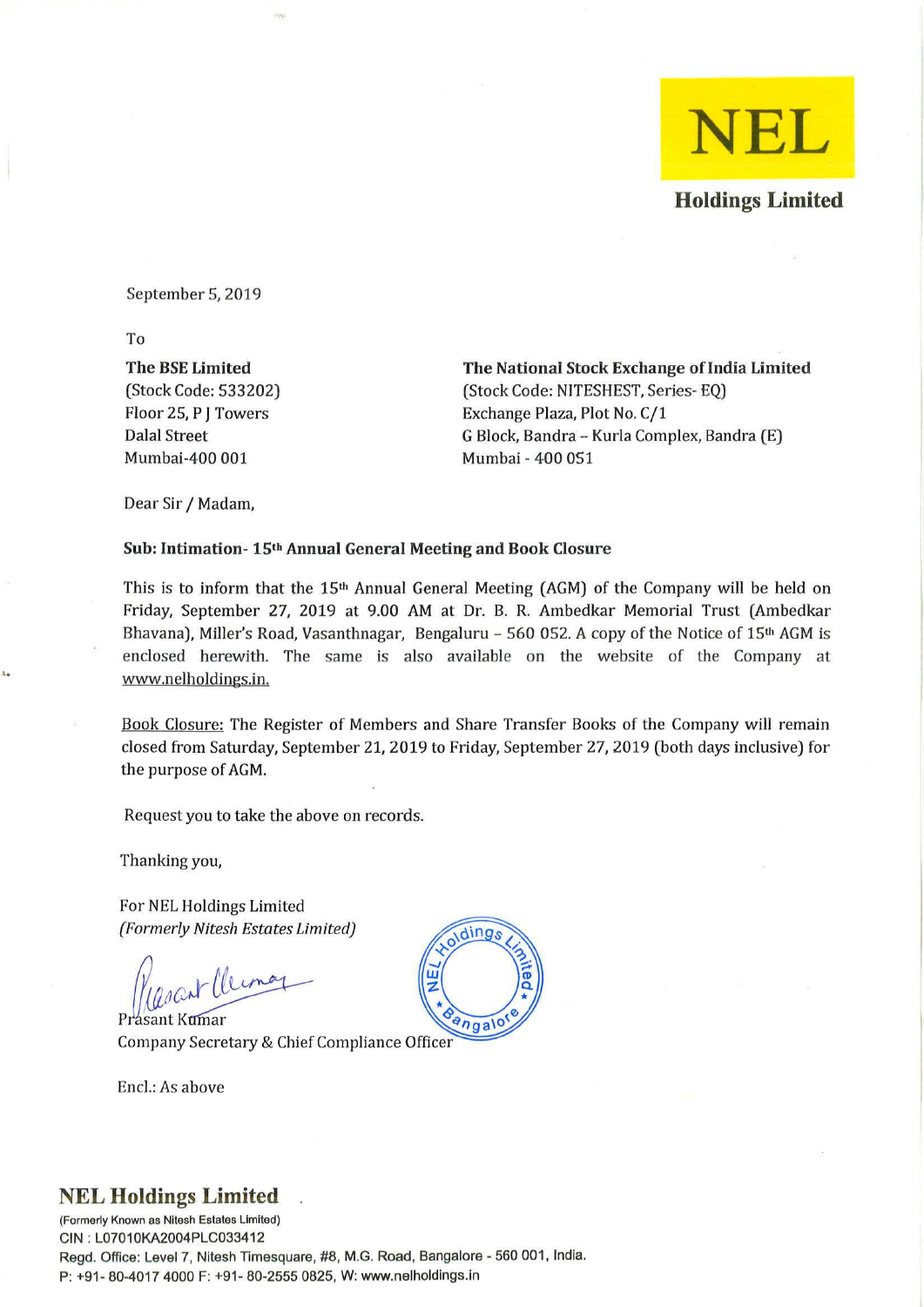### **NEL HOLDINGS LIMITED**

*(Formerly known as Nitesh Estates Limited)* CIN: L07010KA2004PLC033412 Regd. Office: Level 7, Nitesh Timesquare, # 8, M. G. Road, Bengaluru-560 001, India Ph. +91-80-4017 4000 Website: www.nelholdings.in; email[: investor@niteshestates.com,](mailto:investor@niteshestates.com) cs@nelholdings.in

## **Notice**

NOTICE is hereby given that the 15<sup>th</sup> Annual General Meeting of NEL Holdings Limited will be held at "Dr. B. R. Ambedkar **Memorial Trust"(AmbedkarBhavana),Miller"sRoad,Vasanthnagar,Bengaluru–560052**onFriday,the27 th September,2019 at9.00a.m.,to transact the following business:

### **ORDINARY BUSINESS:**

**1. To consider and adopt the Audited Standalone and Consolidated Financial Statements of the Company for the financial year ended 31st March 2019, together with the Reports of the Board of Directors and Auditor's thereon**

To consider and if thought fit, to adopt the following resolution as an **OrdinaryResolution**:

"**RESOLVED THAT** the Audited Annual Financial Statements for the year ended March 31, 2019 in the prescribed format, annexed to and forming part of the accounts for the year ended March 31, 2019, including the consolidated Financial Statements for the year ended as on that date, together with the report of the Director's and Auditors' thereon, be and are hereby approved and adopted."

### **2. To appoint the Statutory Auditors of the Company**

To consider and if thought fit, to adopt the following resolution as an **OrdinaryResolution**:

**"RESOLVED THAT** pursuant to the provisions of Section 139 of the Companies Act, 2013 and rules made thereunder (including any statutory modification(s) or reenactment thereof), M/s. Ray & Ray, Chartered Accountants, Bangalore having Firm Registration No. 301072E allotted by the Institute of Chartered Accountants of India (ICAI), be and are hereby appointed as Statutory Auditors of the Company for the second term of five consecutive years, from the conclusion of this Annual General Meeting i.e Fifteenth Annual General Meeting until the conclusion of Twentieth Annual General Meeting to be held in the year 2024, on such remuneration as recommended by the Audit Committee and finalized by the Board of Directors of the Company."

### **SPECIAL BUSINESS:**

### **3. Toappoint Mr. Subramanian Ananthanarayanan (DIN: 07621318) as a Director (Independent Director) of the Company:**

To consider and if thought fit, to adopt, the following resolution as an **Ordinary Resolution**:

"**RESOLVED THAT** pursuant to the Articles of Association of the Company and the provisions of Section 161 of the Companies Act, 2013 read with Rules made there under (including any statutory modification(s) or reenactment thereof), Mr. Subramanian Ananthanarayanan (DIN: 07621318), who was appointed as an Additional Director of the Company by the Board of Directors and who holds the office up to the date of this Annual General Meeting, be and is hereby appointed as a Director of the Company.

**RESOLVED FURTHER THAT** pursuant to the provisions of Sections 149, 150, 152 and any other applicable provisions of the Companies Act, 2013 and the Rules made there under (including any statutory modification(s) or re-enactment thereof for the time being in force) read with Schedule IV to the Companies Act, 2013 and provisions of Listing Regulations, Mr. Subramanian Ananthanarayanan, be and is hereby appointed as Independent Director of the Company to hold office for a period of 5 (Five) consecutive years i.e., starting from February 22, 2019 to February 21, 2024 and his office shall not be liable to retire by rotation.

**RESOLVED FURTHER THAT** the Board of Directors and/or Company Secretary of the Company be and are hereby severally authorized to do all acts, deeds and things as may be deemed necessary to give effect to the above Resolution."

### **4. To appoint Mr. Jagdish Capoor (DIN: 00002516) as an Independent Director of the Company for the second term.**

To consider and if thought fit, to pass the following resolution as a **Special Resolution**: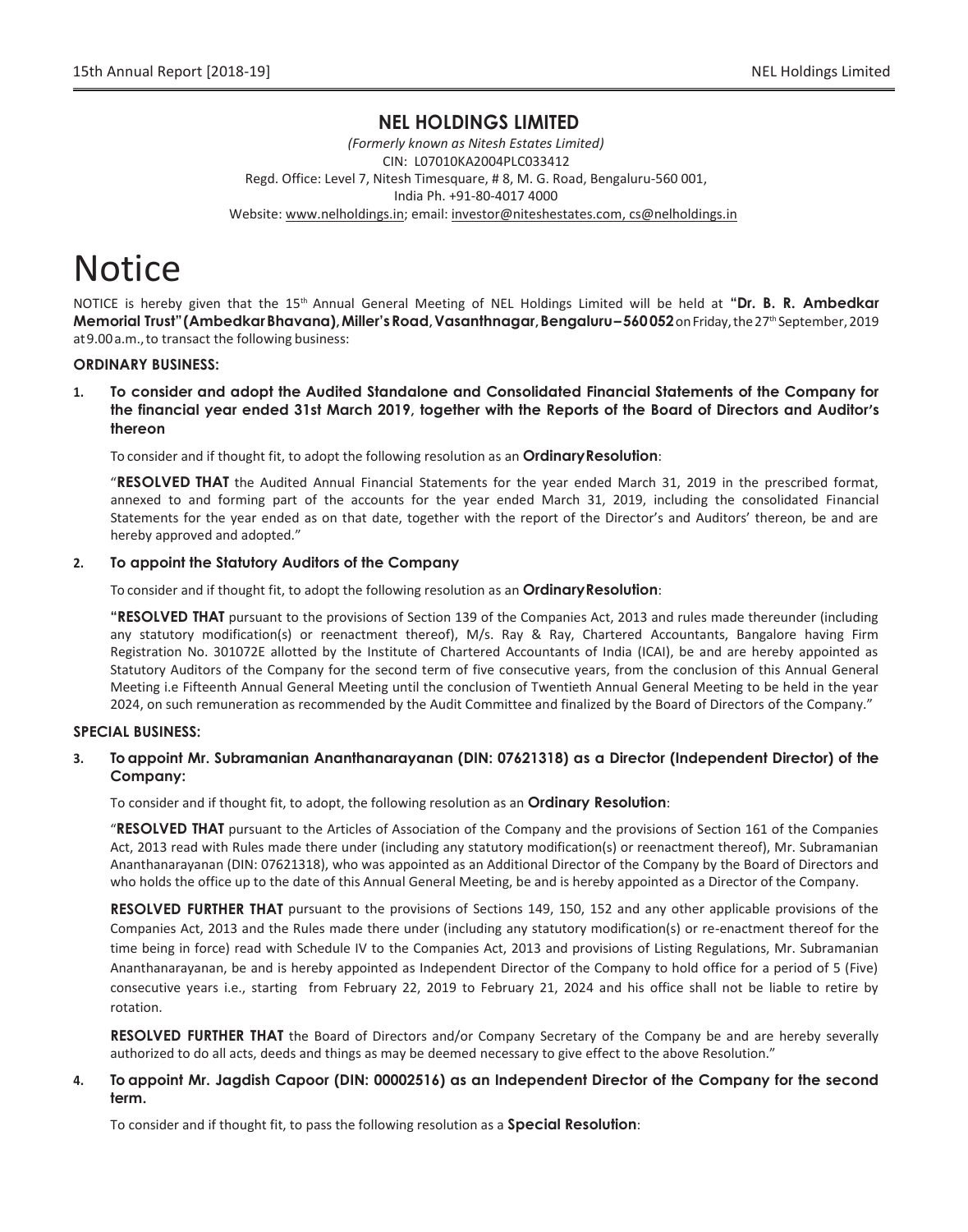**"RESOLVED THAT** pursuant to provisions of sections 149, 152, and any other applicable provisions of the Companies Act, 2013, and the Rules made thereunder read with Schedule IV to the Companies Act, 2013 and Regulations 17 and 25 of the Securities and Exchange Board of India (Listing Obligations and Disclosure Requirements) Regulations, 2015, (including any statutory modification(s) or re-enactment(s) thereof, for the time being in force), Mr. Jagdish Capoor (DIN : 00002516), who was appointed as an Independent Director of the Company for a first term of Five years up to September 25, 2019, is eligible for being re-appointed as an Independent Director for a Second Term, be and is hereby reappointed as an Independent Director of the Company, to continue to hold office upto September 25, 2024, and whose office shall not be liable to retire by rotation.

**RESOLVED FURTHER THAT** the Board of Directors and/or Company Secretary of the Company be and are hereby severally authorized to do all acts, deeds and things as may be deemed necessary to give effect to the above Resolution."

### **5. Toapprove the divestment of subsidiary – Nitesh Indiranagar Retail Private Limited**

To consider and if thought fit, to pass the following resolution as a **Special Resolution**:

**"RESOLVED THAT** pursuant to Regulation 24 of the Securities and Exchange Board of India (Listing Obligations and Disclosure Requirements) Regulations, 2018 the provisions of the Companies Act, 2013 and rules made there under, the consent of the Shareholders be and is hereby accorded to sell/dispose of the entire Equity Shares held by the Company in Nitesh Indiranagar Retail Private Limited, a Wholly Owned Subsidiary, not below the value of Rs. 42 Crores, to such person(s) as may be decided by the Board of Directors, at such price as may be fixed by the Board of Directors and agreed upon by the prospective Buyer(s).

**RESOLVED FURTHER THAT** Mr. Nitesh Shetty, Chairman and Managing Director or any other Director/Officer so authorized by the Board for the purpose, be and is hereby authorized to negotiate, determine the terms of the said disposal of investments including the selling price thereof, and to do all such further acts, deeds, things, and to execute all such documents, instruments and writings as may be required to give effect to the above resolution."

> **By order of the Board For NEL HOLDINGS LIMITED**

**Registered Office:** Level 7, Nitesh Timesquare, # 8, M G Road, Bengaluru – 560 001 **sd/-**

**Prasant Kumar Company Secretary & Chief Compliance Officer**

Place: Bengaluru Date: May 30, 2019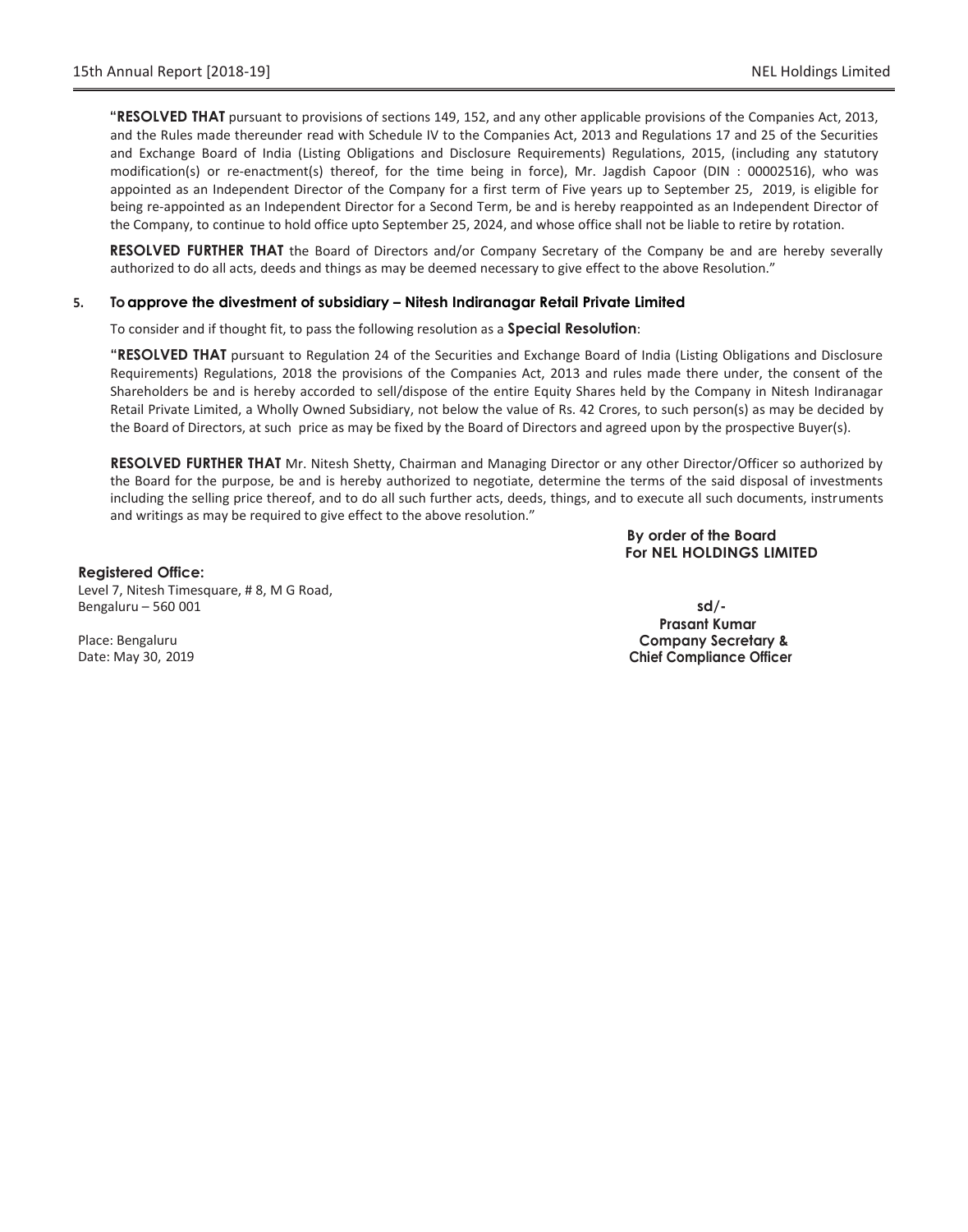### **Notes:**

**1. A MEMBER ENTITLEDTO ATTEND ANDVOTE ATTHE MEETING IS ENTITLEDTO APPOINT ONE OR MORE PROXIESTO ATTEND ANDVOTEINSTEADOFHIMSELFANDAPROXYNEEDNOTBEAMEMBEROFTHECOMPANY.THEINSTRUMENTAPPOINTING**  A PROXY IN ORDER TO BE VALID MUST BE DEPOSITED AT THE REGISTERED OFFICE OF THE COMPANY NOT LATER THAN 48 **HOURS BEFORE THE COMMENCEMENT OF THE MEETING.**

A PERSON CAN ACT AS A PROXY ON BEHALF OF MEMBERS NOT EXCEEDING FIFTY AND HOLDING IN AGGREGATE NOT MORE **THANTEN PERCENT OF THE TOTAL SHARE CAPITAL OF THE COMPANYCARRYING VOTING RIGHTS. A MEMBERHOLDING MORETHAN10%OFTHEPAIDUPSHARECAPITALOFTHECOMPANYCARRYINGVOTINGRIGHTSMAYAPPOINTASINGLE PERSONAS PROXY AND SUCHPERSONSHALL NOT ACT AS APROXYFOR ANY OTHER PERSON OR SHAREHOLDER.**

- **2.** A Corporate Member entitled to attend the meeting shall along with their authorized representative(s) send a certified true copy of a resolution passed by the Board of Directors and vote on their behalf at themeeting.
- **3.** The Statement pursuant to Section 102 of the Companies Act, 2013 for the special business is annexed to the notice as **Annexure I**.
- **4.** Alldocumentsreferredtointhe accompanyingNoticewillbeopenforinspectionattheRegisteredOfficeoftheCompanybetween 10.00 A.M. to 12.00 Noon from Monday to Friday on all business days up to and including the date of the meeting.
- **5.** As required under Section 91 of the Companies Act, 2013 and the provisions of the Securities and Exchange Board of India (Listing Obligations & Disclosure Requirements) Regulations, 2015, Securities Transfer Registers, Register of Members and Register of Debenture holders, shall remain closed from **Saturday, September 21, 2019 to Friday, September 27, 2019 (both days inclusive).**
- **6.** Pursuantto the applicable provisions ofthe Companies Act, 2013 and Regulation 36 ofthe Securities and Exchange Board of India (ListingObligations&Disclosure Requirements) Regulations, 2015,the brief details ofthe directorseeking re-appointment atthe Annual General Meeting is appended to this Notice in **Annexure - II**.
- 7. Members are requested to advise any changes in their communication address, register their e-mail address, PAN details and Bank detailssuch as Bank and Branch Name, IFSC Code and MICR No. etc with Karvy Fintech Private Limited, the Registrars and Share Transfer Agents of the Company at Karvy Selenium, Tower B, Plot No. 31 & 32. Gachibowli, Financial District, Nanakramguda, Serilingampally, Hyderabad – 500 038, Tel: +91 040 67161510.
- **8.** For the convenience of Members / Proxy Holders and for the proper conduct of the meeting, entry to the place of meeting will be regulated by an Attendance Slip, which is annexed to this Notice. The Members/ Proxy Holders are requested to bring the duly completed and signed Attendance Slip along with their copy of the Annual Report to the meeting. Additional copies will not be provided at the meeting.
- **9.** The Securities and Exchange Board of India (SEBI) vide its circular dated 20th April, 2018 has mandated registration of Permanent Account Number (PAN) and Bank Account Details for all securities holders. Members holding shares in physical form are therefore, requested to submit their PAN and Bank Account Details to Company's Share Transfer Agents by sending a duly signed letter along with self-attested copy of PAN Card and original cancelled cheque. The original cancelled cheque should bear the name of the Member printed on it. In the alternative Members are requested to submit a copy of bank passbook / statement attested by the bank. Members holding shares in demat form are requested to submit the aforesaid information to their respective Depository Participant.
- **10.** The Members may note that on account of the amendment made to the SEBI (Listing Obligations and Disclosure Requirements) Regulations, 2015, on 8<sup>th</sup> June, 2018, the Company will not entertain the request for registration of physical transfer of shares from 1<sup>st</sup> April, 2019. Hence, Members holding shares in physical form, in their own interest, are requested to dematerialize the shares.
- **11.** The Notice is being sent to all the Members (electronic or physical copy), whose names appeared in the Register of Members as on **Friday, August 30, 2019**. The Notice of the meeting is posted on the website of the Company www.nelholdings.in and is also available on the websites of the Stock exchanges where the shares of the Company are listed i.e. the BSE Limite[d](http://www.bseindia.com/) [www.bseindia.com](http://www.bseindia.com/) and the National Stock Exchange of India Limited [www.nseindia.com.](http://www.nseindia.com/)
- 12. The businesses as set out in the Notice will be transacted through remote electronic voting system and the Company will **provide a facility for voting by remote electronic means**. In compliance with the provisions of Section 108 of the Companies Act, 2013, read with Rule 20 of Companies (Management and Administration) Rules, 2014, the Company is pleased to offer the facility of remote e-voting means, as an alternate, to all its Members to enable them to cast their votes electronically. Please note that the remote voting through electronic means isoptional.
- **13.** The remote voting through electronic means will commence on **Tuesday, September 24, 2019 at 9.00 AM to Thursday, September 26, 2019 at 5.00 P.M.** The Members will not be able to cast their vote electronically beyond the date and time mentioned here. Once the vote on a resolution is cast by a shareholder via remote e-voting, it cannot be changed subsequently or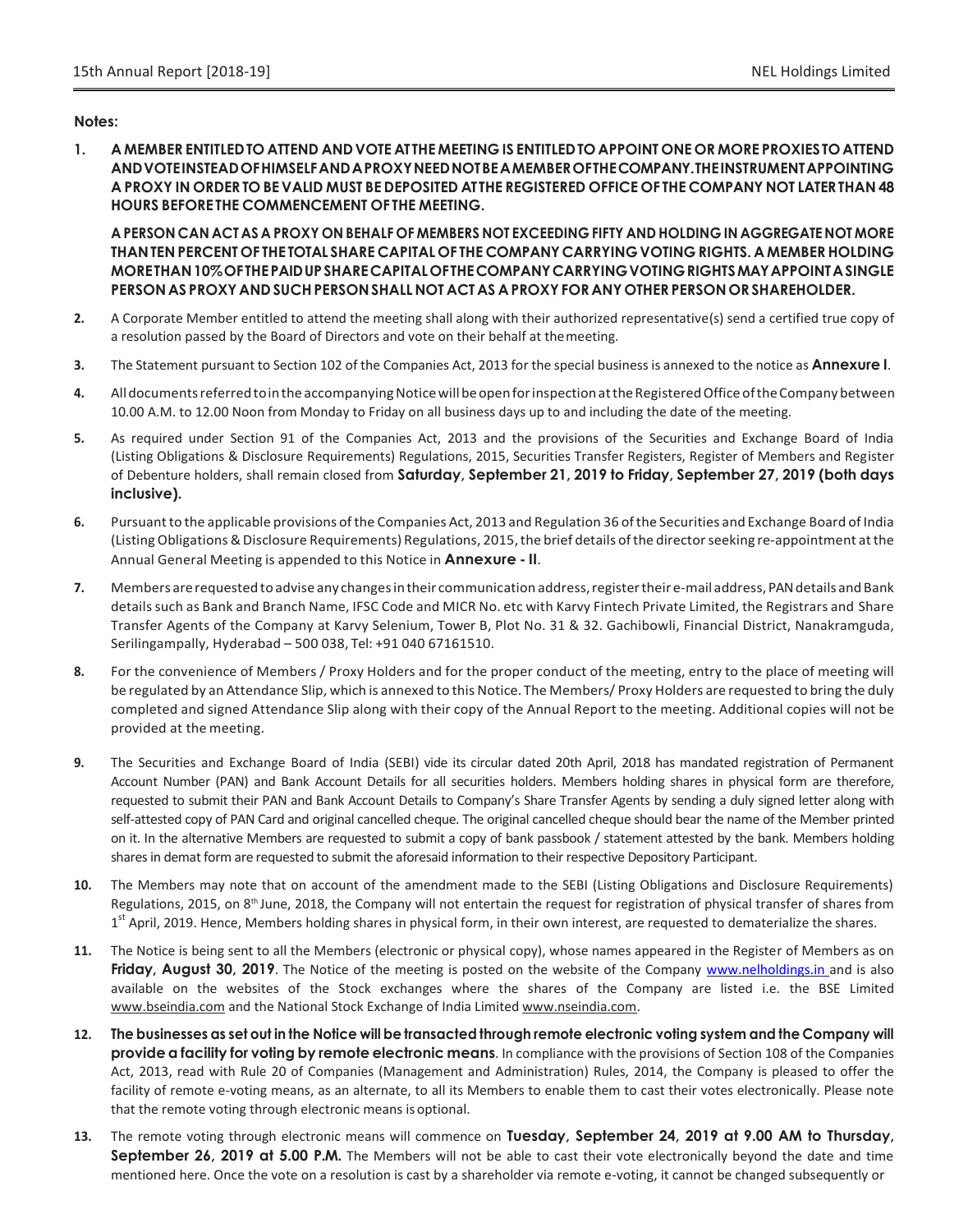cast the vote again. However, a member may participate in the meeting even after exercising his/her right to vote through remote e-voting but shall not be allowed to vote again at themeeting.

- **14.** During the period when the facility for remote e-voting is provided, the Members of the Company holding the shares either in physical or in dematerialised form as on **Friday, September 20, 2019** may opt to vote via remote electronic voting process.
- **15.** Physical Poll/ Ballot voting will be conducted by the Company on the day of the meeting and members who have not cast their vote via remote e-voting process, shall only be entitled to exercise their right to vote by way of Poll Paper/Ballot at the meeting.
- **16.** The Company has appointed Mr. Sudhindra K. S., Practicing Company Secretary (FCS 7909, CP No. 8190) to act as the Scrutinizer for conducting the electronic voting process and ballot voting at the meeting in a fair and transparent manner.

### **17.** *The procedure and instructionsfor the voting through electronic meansis, asfollows*:

Open your web browser during the voting period and log on to the e-voting website https://evoting.karvy.com

Now, fill up the following details in the appropriate boxes:

| User-ID                                                                    | a) For NSDL:- 8 characters DP ID followed by 8 Digits Client ID<br>b) For CDSL:-16 digits beneficiary ID                                                                                                                                                                                                    |  |  |  |
|----------------------------------------------------------------------------|-------------------------------------------------------------------------------------------------------------------------------------------------------------------------------------------------------------------------------------------------------------------------------------------------------------|--|--|--|
| Password: please refer to the cover email enclosing this Notice            |                                                                                                                                                                                                                                                                                                             |  |  |  |
| PAN* Enter your 10 digit alpha-numeric PAN issued by Income Tax Department |                                                                                                                                                                                                                                                                                                             |  |  |  |
|                                                                            | $\mathbf{r}$ , $\mathbf{r}$ , $\mathbf{r}$ , $\mathbf{r}$ , $\mathbf{r}$ , $\mathbf{r}$ , $\mathbf{r}$ , $\mathbf{r}$ , $\mathbf{r}$ , $\mathbf{r}$ , $\mathbf{r}$ , $\mathbf{r}$ , $\mathbf{r}$ , $\mathbf{r}$ , $\mathbf{r}$ , $\mathbf{r}$ , $\mathbf{r}$ , $\mathbf{r}$ , $\mathbf{r}$ , $\mathbf{r}$ , |  |  |  |

Members who have not updated their PAN with the Company are requested to use default number 'ABCDE12345' in the PAN field.

- **a)** After entering the details appropriately, click on**LOGIN.**
- b) You will reach the Password change menu wherein you are required to mandatorily change your password. The new password shall comprise of minimum 8 characters with at least one upper case (A-Z), one lower case (a-z), one numeric value (0-9) and a special character. The system will prompt you to change your password and update any contact details like mobile, email etc. on first login. You may also enter the secret question and answer of your choice to retrieve your password in case you forget it. It is strongly recommended not to share your password with any other person and take utmost care to keep your password confidential.
- c) You need to login again with the new credentials.
- d) On successful login, the system will prompt you to select the EVENT i.e., **NEL HOLDINGS**
- e) On the voting page, the number of shares as held by the shareholder as on the Cut-off Date will appear. If you desire to cast all the votes assenting/dissenting to the Resolution then enter all shares and click "FOR" / "AGAINST" as the case may be. You are not required to cast all your votes in the same manner.
- f) Shareholders holding multiple folios / demat account shall choose the voting process separately for each folios / demat account.
- g) Cast your vote by selecting an appropriate option and click on SUBMIT. A confirmation box will be displayed. Click OK to confirm else CANCEL to modify. Once you confirm, you will not be allowed to modify your vote. During the voting period, shareholders can login any number of times till they have voted on the resolution.
- h) Institutional shareholders (i.e. other than individuals, HUF, NRI, etc.) are required to send scanned copy (PDF/JPG Format) of the relevant Board Resolution/ Authority letter etc. together with attested specimen signature of the duly authorized signatory (ies) who are authorized to vote, to the Scrutinizer through e-mail: [sudhindraksfcs@gmail.com](mailto:sudhindraksfcs@gmail.com)
- i) Once you have cast your vote on a resolution you will not be allowed to modify it subsequently.

### j) The Portal will remain open for voting from: Tuesday, the September 24, 2019 at 9.00 AM and will end on **Thursday, the September 26, 2019 at 5.00 P.M**

- k) In case of any queries, you may refer the Frequently Asked Questions (FAQs) for shareholders and e-voting User Manual for shareholders available at the download section of https://evoting.karvy.com or contact Mr. Rajendra Prasad, Karvy Fintech Pvt. Ltd. at 040-67161500 or at 1800-345-4001 (tollfree).
- l) The results of e-voting will be announced by the Company on its website and the same shall also be informed to the stock exchanges.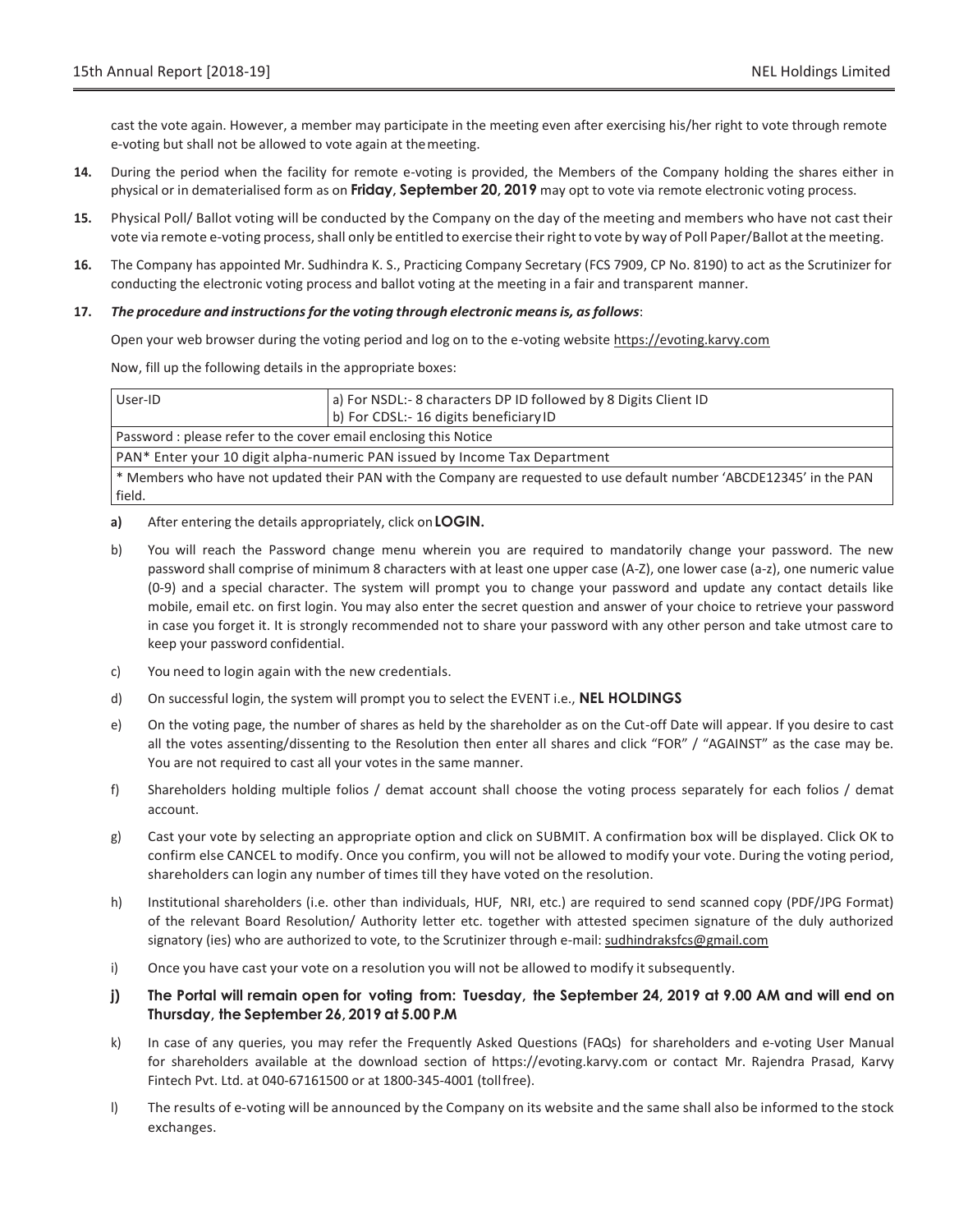**m) Kindly note that once you have cast your vote you cannot modify or vote on poll at the Annual General Meeting. However, you can attend the meeting and participate in the discussions, if any.**

> **By order of the Board For NEL HOLDINGS LIMITED**

**Registered Office:** Level 7, Nitesh Timesquare, # 8, M G Road, Bengaluru – 560 001 **sd/-**

Place: Bengaluru Date: May 30, 2019

**Prasant Kumar Company Secretary & Chief Compliance Officer**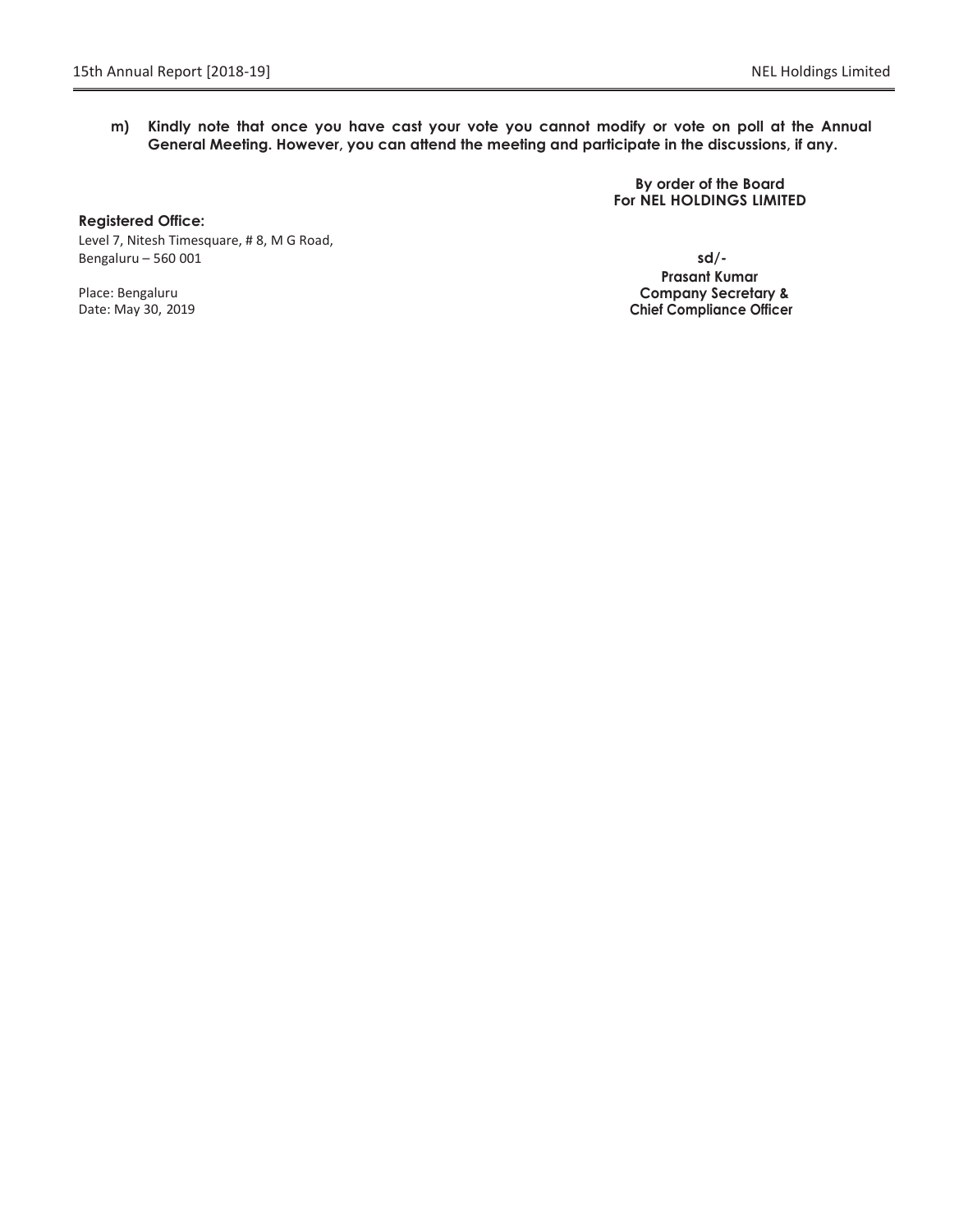### **Statement pursuant to Section 102 of the Companies Act, 2013 Annexure I**

### **ItemNo.2:**

Pursuant to Section 139 of the Companies Act, 2013, M/s Ray & Ray, Chartered Accountants (Firm No. 301072E), were appointed as the Statutory Auditors of the Company for a term of five years i.e up to 2018-19 (first term) at the 10th Annual General Meeting held on September 26, 2014.

Since their term will be completed at the ensuing Annual General Meeting, based on the recommendation of the Audit Committee, the Board of Directors proposes to appoint them for the second term as per the provisions of the Companies Act, 2013 and the rules made thereunder.

None of the Directors, Key Managerial Personnel and their relatives is concerned or interested, financially or otherwise, in this resolution other than set out in Item No. 2.

### **Item No. 3:**

The Board of Directors of your Company vide a resolution passed on February 26, 2019 have appointed Mr. Subramanian Ananthanarayanan (DIN: 07621318), as the Additional Director (Independent) of the Company. Pursuant to Section 161 of the Companies Act, 2013 ("the Act") he will hold office up to the date of this Annual General Meeting.

Further, pursuant to the provisions of Sections 149, read with Schedule IV and all other applicable provisions of the Companies Act, 2013 and the Companies (Appointment and Qualification of Directors) Rules, 2014 and Listing Regulations, 2015, it is proposed to ratify Mr. Subramanian Ananthanarayanan's appointment as an Independent Director of the Company to hold office for 5 (five) consecutive years starting from February 26, 2019 to February 25, 2024. Accordingly, the resolution set in Item No. 3 is submitted before the Shareholders for the appointment of Mr. Subramanian Ananthanarayanan as a Director and Independent Director for a term of 5 years.

Except Mr. Subramanian Ananthanarayanan, none of the other Directors or Key Managerial Personnel of the Company or their relatives is concerned or interested, financially or otherwise, in this resolution.

### **Item No. 4:**

The Board Mr. Jagadish Capoor was appointed as an Independent Director of the Company for an initial term of 5 years at the 10th Annual General Meeting held on 26 September, 2014 of the company and his 5 years term is coming to an end on 25th September, 2019.

Mr. Capoor brings with him a wealth of knowledge regarding the banking and financial sector as he has earlier worked as chairman of HDFC Bank as well as Deputy Governor of Reserve Bank of India. The Board, considering his rich knowledge and immense experience in the field of finance which he brings Balance to the Board in various decision making and strategic planning of the Company, the Board wishes to continue his Directorship in the Company. Further, with his ability to bring in the balance to the Board in various strategic matters which are very much required in the day-to-day functioning of the Company and decision making, the Board has decided to continue the Directorship of Mr. Jagdish Capoor for a Second Term of five years as an Independent Director.

Accordingly, the resolution set in Item No. 4 is submitted before the Shareholders for the appointment of Mr. Jagdish Capoor as an Independent Director for a Second term of 5 years.

Except Mr. Jagdish Capoor, none of the other Directors or Key Managerial Personnel of the Company or their relatives is concerned or interested, financially or otherwise, in the resolution.

### **Item No.5:**

Nitesh Indiranagar Retail Private Limited (NIRPL) is a Wholly Owned Subsidiary of the Company. The Company currently proposes to divest its holdings in NIRPL and consolidate its holdings in terms of Holding Company.

Hence, it is proposed to dispose/sell of the holdings in NIRPL by sale of the entire Equity shares held by the Company in NIRPL to a Buyer, at a price not less than a value of Rs. 42 Crores with adjustments to current assets and current liabilities.

As per the applicable provisions of the Companies Act, 2013 and Regulation 24 of SEBI (Listing Obligation and Disclosure Requirements) Regulation 2015, listed entity shall dispose of shares in its subsidiary resulting in reduction of its shareholding to less than fifty percent or cease the exercise of control over the subsidiary only after necessary approval through special resolution in its General Meeting.

Accordingly, the resolution set in Item No. 5 is submitted before the Shareholders for the approval of divestment in the Wholly Owned Subsidiary.

None of the Directors or Key Managerial Personnel of the Company or their relatives is concerned or interested, financially or otherwise, in the resolution.

### **Registered Office:**

Level 7, Nitesh Timesquare, # 8, M G Road, Bengaluru – 560 001

**By order of the Board For NEL HOLDINGS LIMITED**

**sd/- Prasant Kumar Company Secretary & Chief Compliance Officer**

Place: Bengaluru Date: May 30, 2019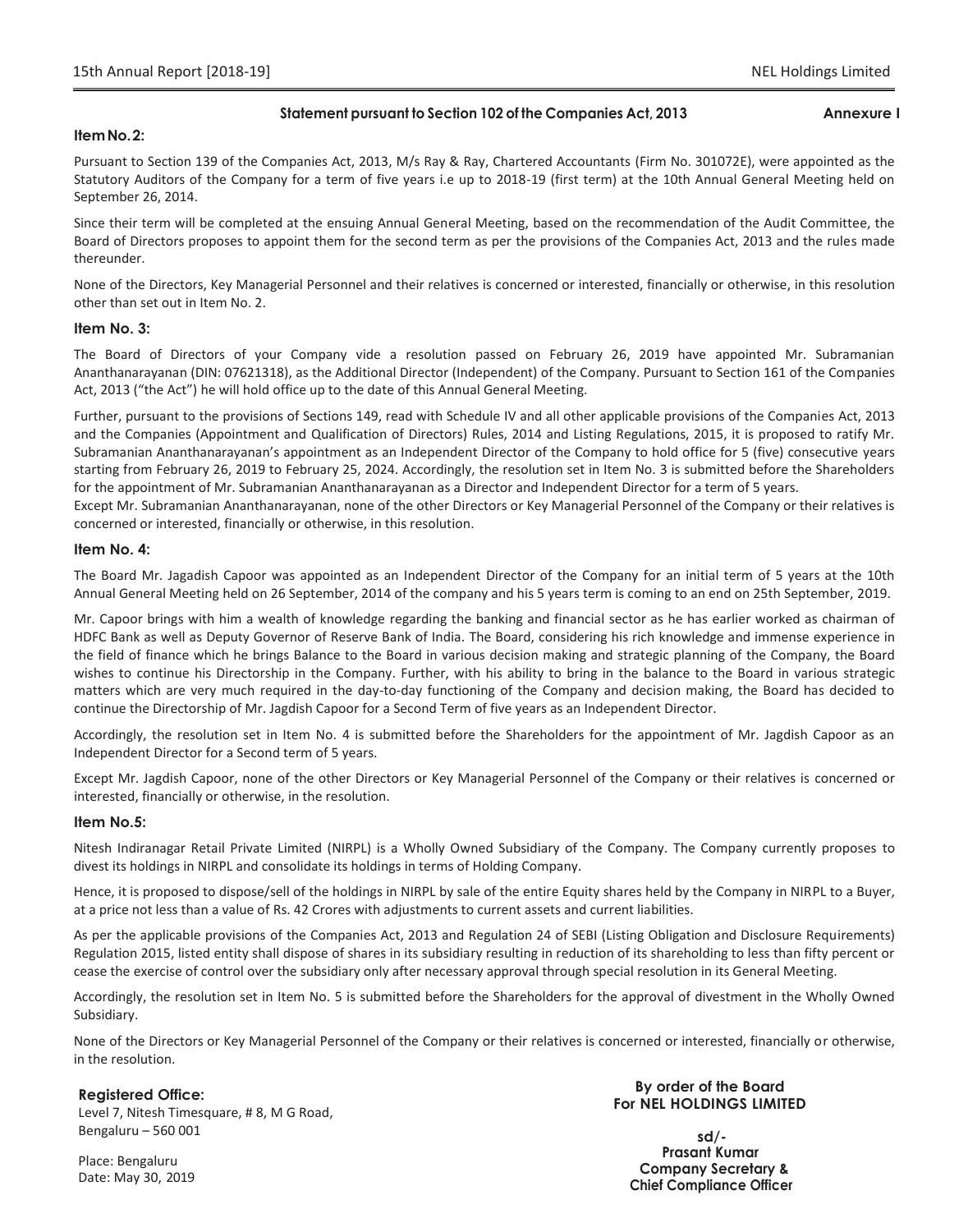### **Annexure II**

### Brief particulars of the Director being appointed pursuant to the applicable provisions of the Companies Act, 2013 and Regulation 36 of the Securities and Exchange Board of India (Listing Obligations & Disclosure Requirements) Regulations, 2015.

| Name of Directors                                                 | Mr. Jagdish Capoor                                                                                                                                                                                                                                                                                                                           | Mr. Subramanian<br>Ananthanarayanan |
|-------------------------------------------------------------------|----------------------------------------------------------------------------------------------------------------------------------------------------------------------------------------------------------------------------------------------------------------------------------------------------------------------------------------------|-------------------------------------|
| Age                                                               | 80                                                                                                                                                                                                                                                                                                                                           | 68                                  |
| Date of Appointment in the current designation                    | September 26, 2014                                                                                                                                                                                                                                                                                                                           | February 26, 2019                   |
| Expertise in specific Functional areas                            | Mr. Jagdish Capoor brings with him a wealth Financial Advisor, Chief Accounts Officer<br>of knowledge regarding the banking and<br>financial sector as he has earlier worked as<br>chairman of HDFC Bank as well as Deputy<br>Governor of Reserve Bank of India. He has<br>rich knowledge and immense experience in<br>the field of finance. |                                     |
| Other Directorships held in Listed Companies                      | Manappuram Finance Limited<br>LIC Housing Finance Limited                                                                                                                                                                                                                                                                                    | <b>NA</b>                           |
| Membership of Committees in Listed Companies                      | Audit Committee:<br>Manappuram Finance Limited<br>LIC Housing Finance Limited<br>Nomination & Remuneration Committee:<br>Manappuram Finance Limited<br><b>Executive Committee:</b><br>LIC Housing Finance Limited                                                                                                                            | <b>NA</b>                           |
| No. of shares held in the Company as on the<br>date of the notice | Nil                                                                                                                                                                                                                                                                                                                                          | Nil                                 |

### **Registered Office:**

Level 7, Nitesh Timesquare, # 8, M G Road, Bengaluru – 560 001 **sd/-**

**By order of the Board For NEL HOLDINGS LIMITED**

 **Prasant Kumar** Place: Bengaluru **Company Secretary &** Date: May 30, 2019 **Chief Compliance Officer**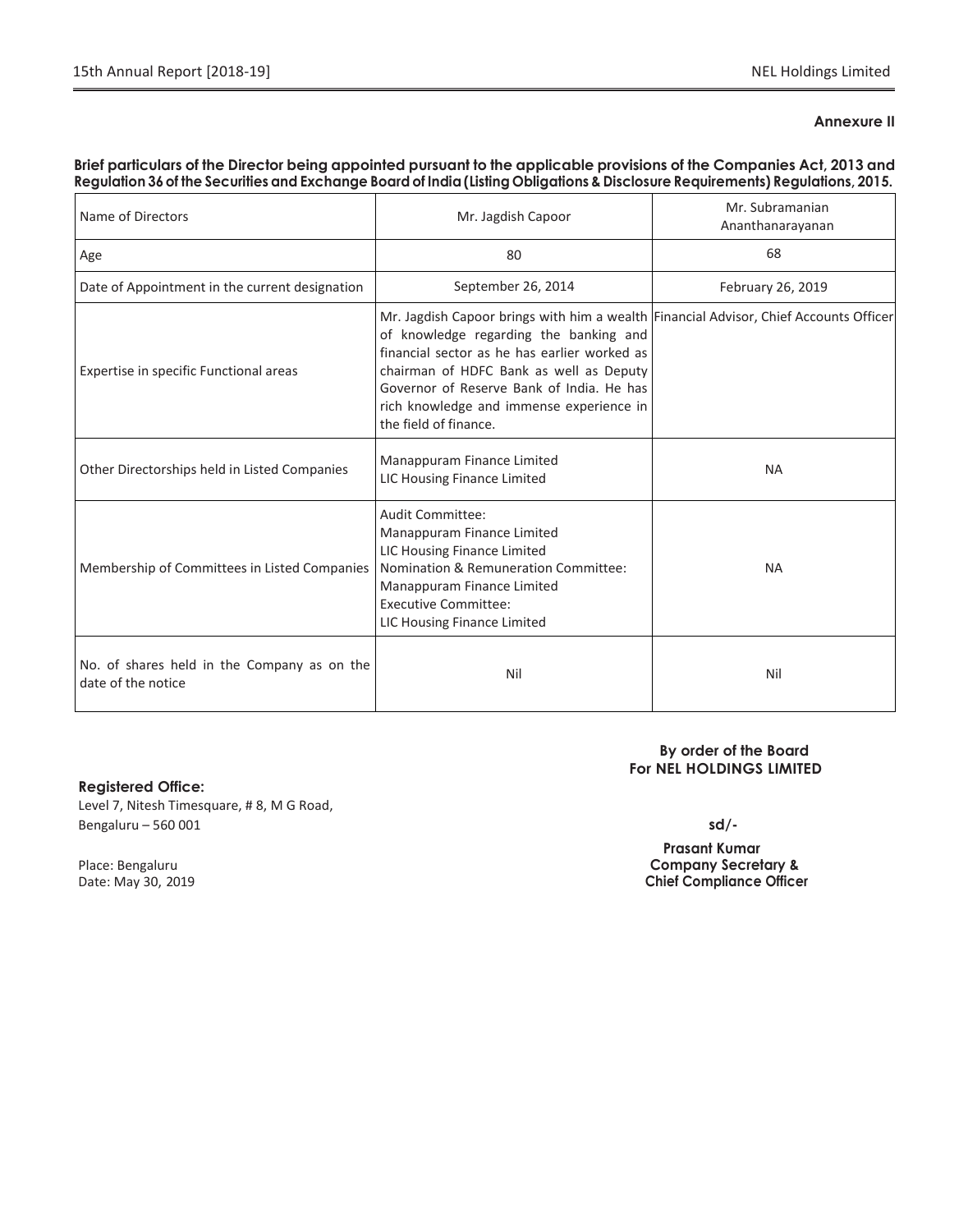### **ROUTE MAP TO THE VENUE**

### **FOR THE 15 thANNUAL GENERAL MEETING OF THE COMPANY**

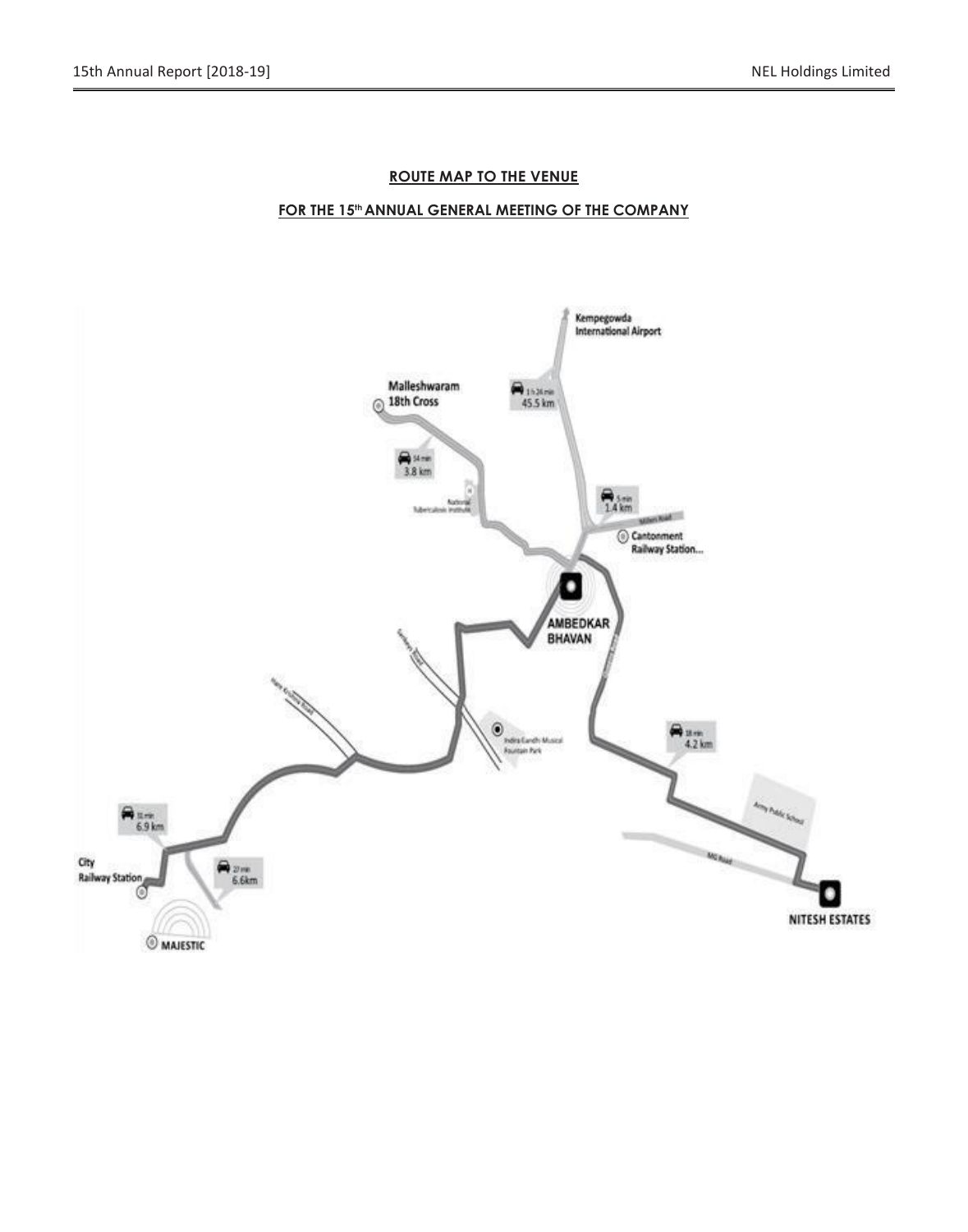### **NEL HOLDINGS LIMITED**

*(Formerly known as Nitesh Estates Limited)* CIN: L07010KA2004PLC033412 Regd. Office: Level 7, Nitesh Timesquare, # 8, M. G. Road, Bengaluru-560 001, India Ph. +91-80-4017 4000 Website: www.nelholdings.in; email[: investor@niteshestates.com,](mailto:investor@niteshestates.com) cs@nelholdings.in

### **ATTENDANCE SLIP**

(Members attending the meeting in person or by proxy are requested to complete the attendance slip and hand it over atthe entrance of the meeting hall)

I hereby record my presence at the **15<sup>th</sup> Annual General Mee<del>t</del>ing** of the Company held on Friday, September 27, 2019 at 9.00 A.M. at **"Dr. B. R. Ambedkar Memorial Trust" (Ambedkar Bhavana), Miller"s Road, Vasanthnagar, Bengaluru – 560 052.**

| Full Name & Address of the |                                       |
|----------------------------|---------------------------------------|
|                            |                                       |
|                            |                                       |
|                            | ------------------------------------- |
|                            | <b>Signature of the Member</b>        |
|                            |                                       |
|                            |                                       |
|                            |                                       |

\*applicable for member holding shares in electronic form

Ж

| Full Name of the |                               |
|------------------|-------------------------------|
|                  | <b>Signature of the Proxy</b> |
|                  |                               |